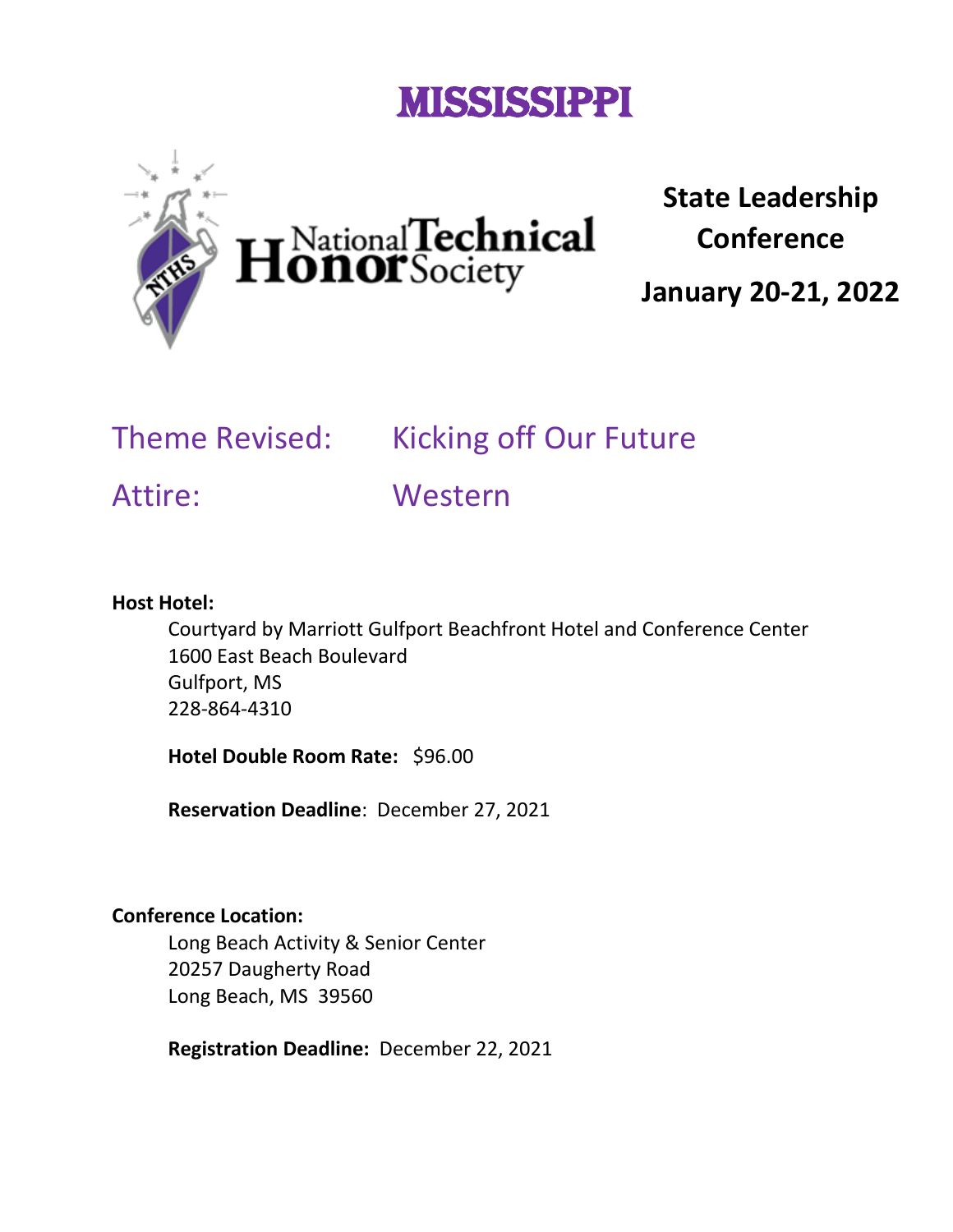### **2022 MS National Technology Honor Society**

### **State Leadership Conference**

Long Beach Activity & Senior Center 20257 Daugherty Road Long Beach, MS 39560

### **Theme Revised: Kicking off Our Future \* Attire: Western**

### **January 20-21, 2022**

#### **Thursday, January 20, 2022**

| $2:00$ p.m. - $3:00$ p.m. | Conference Set - Up                                                         |
|---------------------------|-----------------------------------------------------------------------------|
| 3:00 p.m. - 4:00 p.m.     | Early Registration * Courtyard Marriott                                     |
| 4:00 p.m. $-6:00$ p.m.    | Leadership Activity on the Beach<br>(Across street from Courtyard Marriott) |
| 10:00 p.m.                | Curfew                                                                      |
|                           |                                                                             |
| Friday, January 21, 2022  |                                                                             |
| 7:00 a.m. - 9:00 a.m.     | Registration                                                                |
| 9:00 a.m. - 9:30 a.m.     | <b>Networking Breakfast</b>                                                 |
| 9:45 a.m. - 10:45 a.m.    | <b>Opening Session</b>                                                      |
| 10:40 a.m. - 12:50 p.m.   | <b>Concurrent Workshops</b>                                                 |
|                           | College & Job Fair                                                          |
| 1:00 p.m. $-$ 2:30 p.m.   | Lunch and Guest Speaker                                                     |
| $2:30$ p.m. $-4:30$ p.m.  | Closing Session & Wrap Up                                                   |